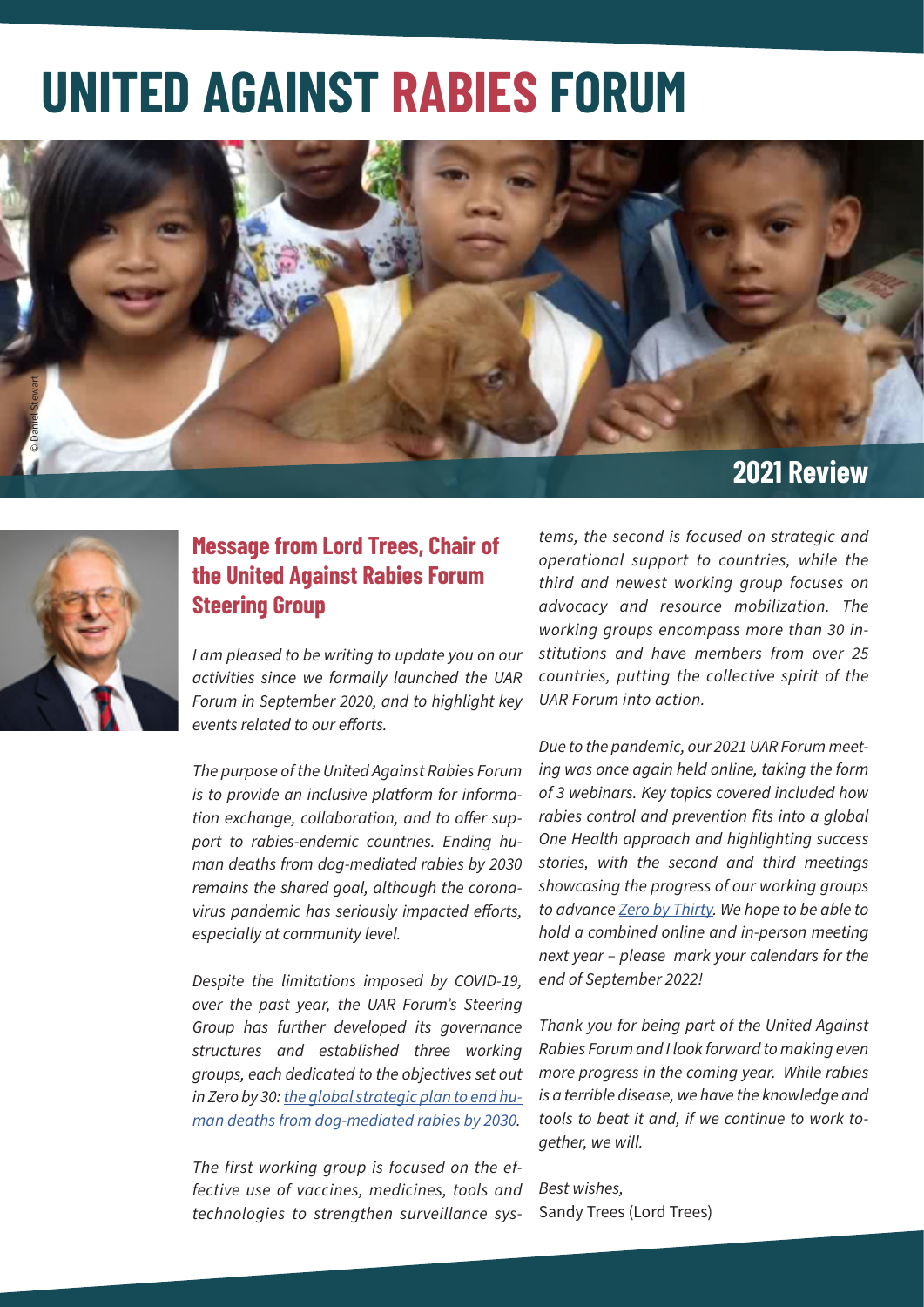## **Governance and Working Groups**

The United Against Rabies Forum is guided by a Steering Group chaired by Lord Trees. Members of the Steering Group include chairs of the working groups (see below), as well as representatives of the Tripartite (FAO, OIE, WHO) and experts.

A key objective in the past year has been to create working groups to address key challenges in rabies control as set out in Zero by 30. The groups are led by experts in rabies control and welcome members from a range of disciplines.

- 1. Working Group 1, 'Effective use of vaccines, medicines, tools and technologies' is co-chaired by Dr Thumbi Mwangi and Dr Ryan Wallace. 20 participants have come together from 16 organisations and institutions to improve and streamline reporting, map rabies control activities and provide tools to support them, and to enhance access and use of dog vaccine and testing. The results of some of these efforts will be made available on the new UAR Forum website in coming months
- 2. Working Group 2, 'Strategic and operational support' is co-chaired by Dr Katinka de Balogh and Dr Vivian Iwar. 29 participants representing 21 organisations are working together to support integrated country and regional strategies, including the development of a national strategic plan template which is now available in English and French. The group has drafted a roadmap to provide countries with a pathway towards rabies elimination and identified the main constraints faced by countries in order to identify solutions to overcome these. Work has begun to develop a monitoring and evaluation framework for countries, update recommendations for the use of oral rabies vaccines in dogs and explore opportunities for the integration of rabies with other disease programs.
- 3. Working Group 3, 'Advocacy and resource mobilization' is our newest working group and is chaired by Dr Isabelle Dieuzy-Labaye with contributions from 15 participants representing 14 organisations. This group has started developing strategies and messaging for the engagement of national resource partners, exploring opportunities to engage inter-

national resource partners to invest in rabies elimination as part of health system improvement, and creating a toolbox of advocacy and investment materials to engage public and private investors, media and civil society.

To contact any of the Working Group chairs, please write to Dr Rachel Tidman, the Global Rabies Coordinator globalrabiescoordinator@oie.int



## **United Against Rabies Annual Meeting 2021**

The United Against Rabies Forum annual stakeholder meeting took place against the backdrop of the global pandemic and rising interest in the concept of One Health – a defining principle in designing zoonotic disease intervention strategies and pandemic preparedness. The meeting consisted of 3 webinars with the first focused on rabies control as a practical route to One Health implementation. The second and third webinars explored key issues being covered by the working groups. All 3 meeting recordings are available on our Youtube channel. Between 200 – 400 participants, representing both human and animal health sectors from 92 countries, attended each webinar.

#### **Webinar 1 "Rabies, One Health and COVID-19"**

How rabies control and prevention fits into a global One Health approach, especially in low income settings, highlighting success stories.

Speakers include Lord Alexander Trees (House of Lords, UK), Dr. Thumbi Mwangi (Kenya), Dr. Bernadette Abela-Ridder (WHO), Dr. Yewande Alimi (Africa CDC),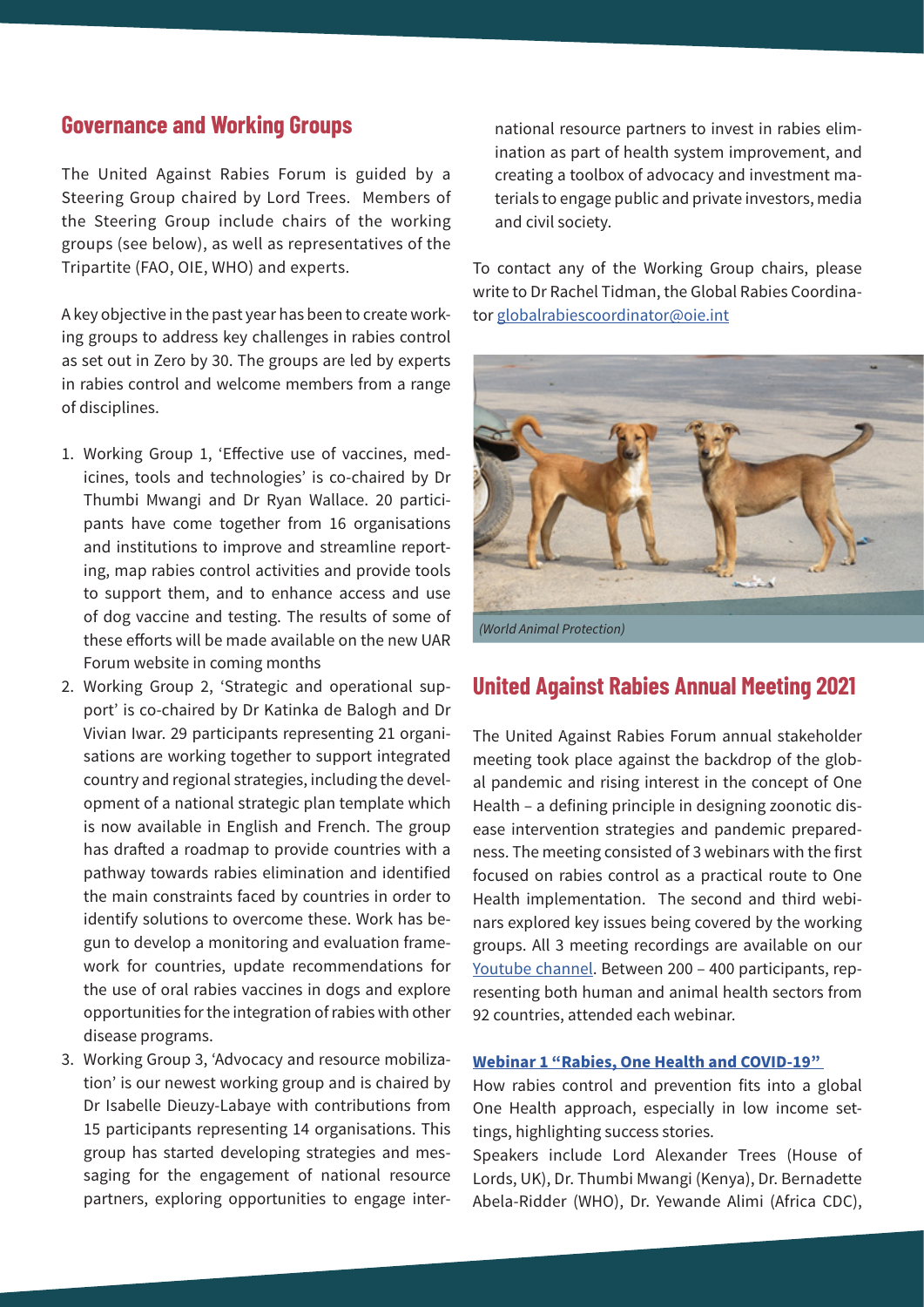Dr. Lucille Blumberg (South Africa), Dr. Naseem Salahuddin (Pakistan), Dr. Nigel Swift (Boehringer Ingelheim) Dr. Onphirul Yurachai (Thailand). Includes Rabies Alliance film for World Rabies Day.

#### **Webinar 2 "Effective Use of Vaccines, Medicines, Tools and Technologies Toward Zero By 30**

A deep dive into rabies data gaps, mapping and tools for rabies control, led by the co-chairs of Working Group 1. Includes a discussion on lessons to be learned from successful rinderpest eradication.

Speakers include Prof Peter Roeder (rinderpest eradication), Dr Bernadette Abela-Ridder (WHO), Dr Thumbi Mwangi (Kenya), Dr Ryan Wallace (CDC), Dr Terence Scott (GARC), Dr Sean Shadomy (FAO).

#### **Webinar 3 "Strategic and Operational Support Towards Zero by 30**

Practical insights from UAR Forum Working Group 2 on strategic and operational support for national rabies control programs, particularly the process of gaining OIE endorsement. Speakers include Dr Reildrin Morales (The Philippines), Dr Katinka de Balogh (FAO), Dr Vivian Iwar (ECOWAS), Dr Marija Popovic (OIE), Dr Andrew Coetzer (GARC), Dr Thomas Müller (FLI), Dr Anna Fahrion (FLI), Dr. Madi Savadogo (Burkina Faso).

## **Rabies and One Health – from global concept to practical action**

While there is considerable interest in the concept of One Health at a global and national level as a strategy for pandemic prevention, the challenge is to turn the concept into practice, especially in low-income settings. Rabies, for which there are effective vaccines and proven control strategies, is increasingly recognised as a disease that can put One Health into action, delivering concrete results for affected communities, as well as building the integrated systems that can protect us against future zoonotic shocks. By far the most effective methodology for controlling rabies and eliminating human deaths is to combine investment in human PEP provision with mass dog vaccination as a public health function, alongside integrated bite case management (IBCM), improved reporting systems, and community education and engagement.

The COVID-19 pandemic set back rabies control efforts in many countries. A detailed survey commissioned by the UAR Forum, published in *Rabies and the pandemic: lessons for One Health*, showed that pandemic-related restrictions led to resources being directed away from rabies control, disrupted mass dog vaccination programmes and reduced access to post exposure prophylaxis. The Forum has sadly received reports of increased outbreaks of rabies and rabies deaths attributed to reductions in control measures. It will take some years for these setbacks to be overcome.

Despite these setbacks, many countries have made progress. For example, India, which currently records approximately 36% of global human rabies deaths transmitted by dogs, announced on World Rabies Day 2021 that it would launch a new National Rabies Control programme, making the disease fully notifiable, alongside a new National Action Plan for Dog Mediated Rabies Elimination (NAPRE) by 2030. Namibia and the Philippines were the first countries to have their national rabies control programs endorsed by OIE – recognition of the quality of their policies and commitment to achieving rabies-free status.



At global level, the UAR Forum welcomes the G7's strong support for One Health implementation including the establishment of a One Health High Level Expert Panel (OHHLEP) by WHO, FAO, OIE and UNEP. We will continue to make the case that we cannot successfully detect new or unknown pathogens, including those with pandemic potential, if we do not adequately apply One Health principles to control and monitor known zoonotic diseases like rabies.